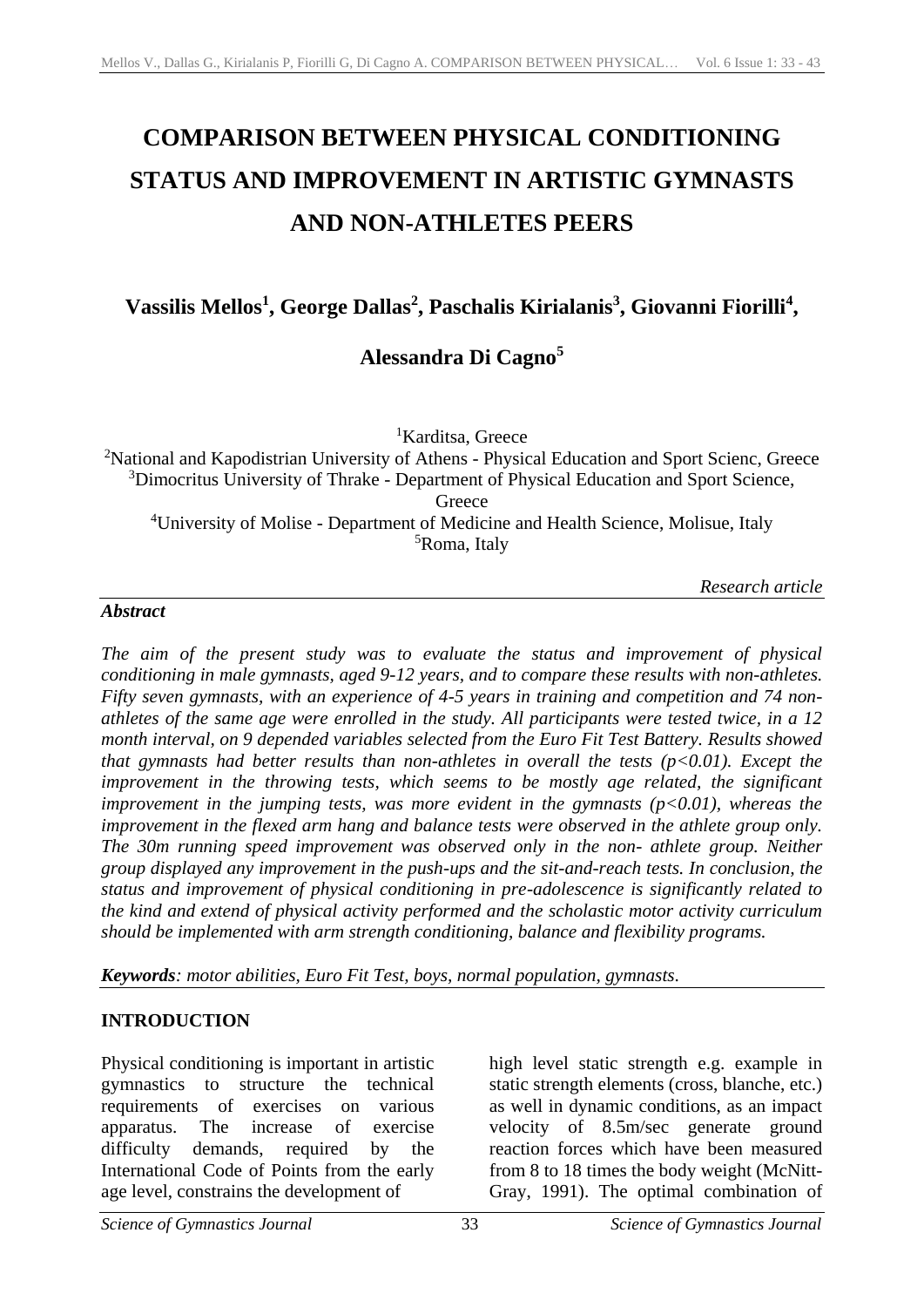muscle strength, speed, and flexibility consents to the neuromuscular system to produce maximal power output, maximizing the gymnastics performance (Bassa et al, 2002; Debu & Woolacott, 1998; Gleim & McHugh, 1997). Gymnasts, in order to reach these requirements might tolerate high level of loading on different parts of the body, as well must keep high level of flexibility to perform the technical elements of this sport (Bencke et al, 2002).

In order to improve their strength, gymnasts use resistance training, involving free weights or training machines. Several studies have shown that weight training is a safe and effective method of conditioning for children and young athletes, for its controlled and progressive increase of loads; provided that the appropriate exercise guidelines are followed (Faigenbaum et al, 2003). The current position of the National Strength and Conditioning Association (NSCA) of America indicated that weight training is safe for youth. Recent evidence dispels the myth that weightlifting in children is dangerous as a result of growth plate injury risk and ineffective because children are unable to increase strength or muscle mass (Meyer & Wall, 2006). Hamill (1994) showed a very low injury rate of weight training and weight lifting (0.0017%). Weight training increases muscular strength enhances the motor skill performance, increases athlete's resistance to sports-related injuries, can help to improve psychosocial well-being of youth, and to promote and develop exercise habits during childhood and adolescence (Faigenbaum et al, 2009). Some studies have also reported the positive personality effects in children (Faigenbaum, 2000) and athletes (Poiss et al, 2004). Moreover, it would seem that resistance training and weight training could have an influence on the neuromuscular system, with significant increase muscle strength without a concomitant augmentation in muscle size (Ramsay et al, 1990). Furthermore, other factors, such as balance (Debu & Woolacott, 1998) and flexibility (Gleim & McHugh, 1997) are necessary for technical

performance in gymnastics. Gymnasts must learn to keep their balance when performing leaping and tumbling maneuvers, as well as in static poses, barefoot on surfaces that vary in stiffness, or to balance to their hands, e.g. on still rings routines that require extraordinary balance ability by gymnasts. For this reason athletes improve balance significantly more than non athletes, as it has been verified by previous data (Balter et al, 2004; Bressel et al, 2007), and this improvement can be observed through practice (Tsigilis & Theodosiou, 2008). Flexibility demands are the most significant and unique aspect that characterized gymnastics from the other sports. Although there is a number of studies that refer to the effect of training programs (Bassa et al, 2002; Pfeiffer & Francis, 1986), neither about the fitness status of gymnasts during competitive session nor the rate of this improvement in relation to the previous annual season. Gymnastics training, in early age, develops strength indexes, comparing to non-athletes and even to athletes of other sports. It has been observed that gymnasts over 11 years old were stronger than untrained boys (Maffulli et al, 2004). Thus, the purpose of this study was to assess the physical conditioning level of young gymnasts aged 9-12 years between two annual competition seasons with a set of field tests. The knowledge of gymnast fitness status provides trainers with the ability to guide correctly the training procedures, and to reach the highest level of this status at the moment of the competition. Second aim of the study was to compare these findings with those of a group of non athletes for a need assessment of scholastic motor activity curriculum. We hypothesized that the physical conditioning of gymnasts could be a reference model of a health status for youth.

# **METHODS**

#### *Participants*

A total of 131 health boys (54 gymnasts and 74 non-athletes) volunteered to participate in this study. Fifty-seven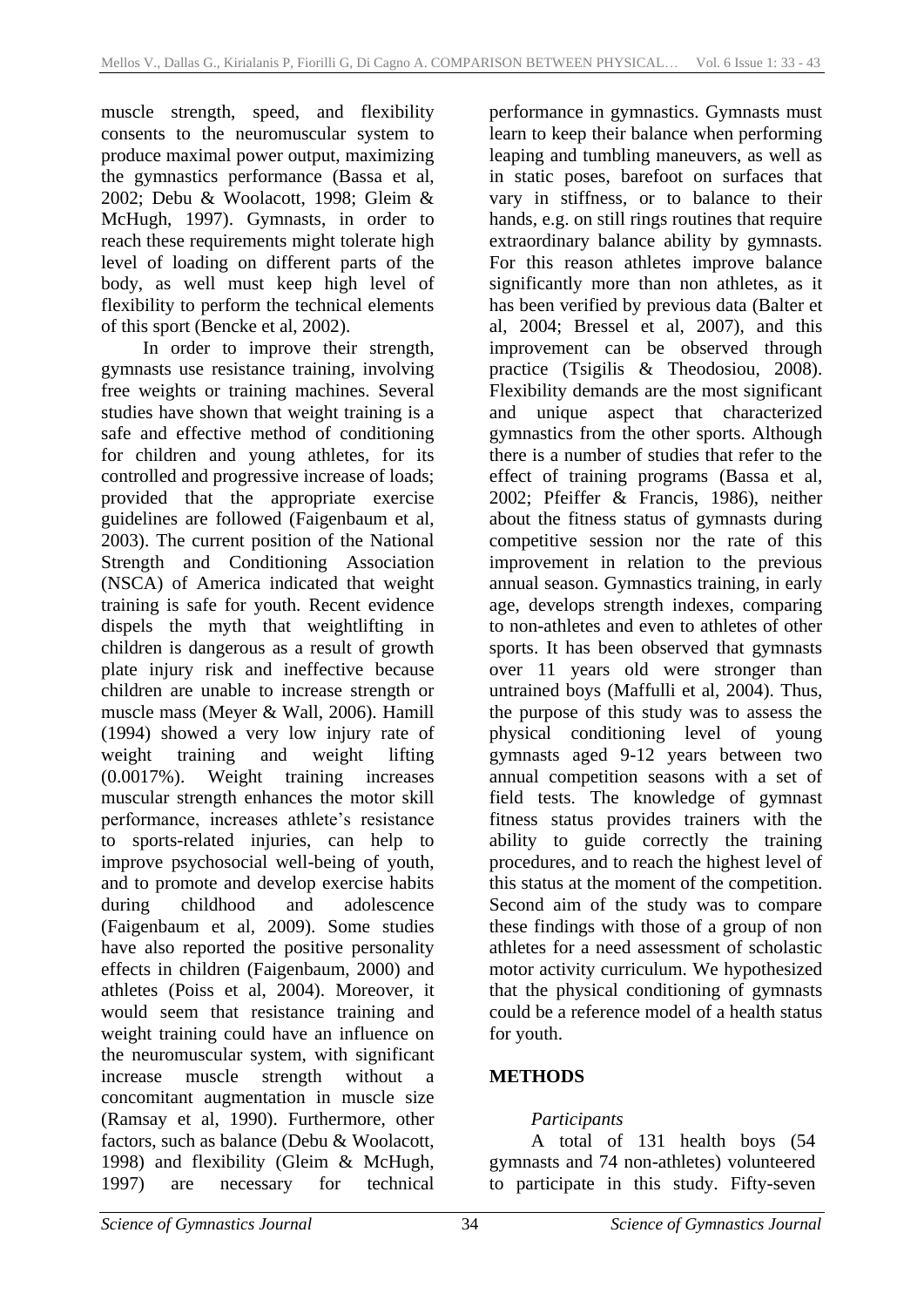were gymnasts (athletes) with a  $4.5 \pm 1.0$ years training experience and they were from different clubs from Northern Greece. Seventy-four were children which participated only in school physical education classes. The study was designed according to the Declaration of Helsinki and was approved by the local Ethics Committee. Both the children and their parents were informed about this research project and parental written consent was obtained.

# *Procedure*

Participants had followed training programs of their clubs during their five years training with a frequency of 3 hours per day, for six days per week. Two measurements were performed, each one after the end of the annual training competition period, in order to evaluate the effectiveness of the current training program. Subjects were instructed, orally and in writing prior to first testing. All subjects participated in familiarization practice, organized before the testing procedures. During this time, they were taught the proper technique on each testing exercise, and any questions they had were answered. The general physical fitness parameters that are stressed during an annual competition were in accordance with EUROFIT (1988) protocol and included muscle strength, muscle endurance, aerobic capacity, speed in upper and lower extremities, flexibility and balance test. The most commonly used field tests of upper body muscular strength-endurance are the pull-up and flexed arm hang test, meanwhile other tests such as push-ups and modified pull-ups have been included in some batteries (Ross & Pate, 1987). Prior to testing, the subjects performed a warm up of 10 minutes, consisting in low intensity running, stretching exercises for the lower limbs and the familiarization with testing apparatus. Minutes of rest was allowed between trials of different muscular group. One test leader, positioned at the side of the subject, controlled the correct technique of each test. The specific methods for

administration of each of these tests are presented below.

*Push-ups:* Prone position, elbows bent, hands flat on floor, thumbs pointing inward and next to chest; participant pushes body up until elbows are straightened, while heels, hips, shoulders, and head remain in the same straight line; repeat as many times as possible; record total number performed.

*Flexed arm hang:* Overhand grip; spotter raises participant to position with chin clearing bar, elbows flexed, chest close to bar; spotter releases support; extraneous body movements prohibited; record total time (s).

*Strength of upper extremities:* Throwing with two hands up of the head medicine ball 1 kg (m) and throwing with two hands under the head shot put 4 kg (m).

*Sit and reach:* Using a flexometer, trunk flexion was performed in the seated position. The better of two trials was recorded to the nearest 0.5cm (cm).

*Vertical jump:* Performed from a standing position facing parallel to a wall on which a measuring tape had been attached. Initial reach height was measured with the participant reaching as high as possible on the measuring tape with the arm and fingers of his dominant arm fully extended and the palm toward the wall (cm).

*Strength of lower extremities:* Standing long jump (cm).

*Running speed:* Running speed 30 m (s).

*Balance test:* Flamingo balance**:** Stand on the beam with shoes removed. Keep balance by holding the instructor's hand. While balancing on the preferred leg, the free leg is flexed at the knee and the foot of this leg held close to the buttocks. Start the watch as the instructor lets go. Stop the stopwatch each time the person loses balance (either by falling off the beam or letting go of the foot being held). Start over, again timing until they lose balance. Count the number of falls in 60 seconds of balancing. If there are more than 15 falls in the first 30 seconds, the test is terminated and a score of zero is given. Scoring: The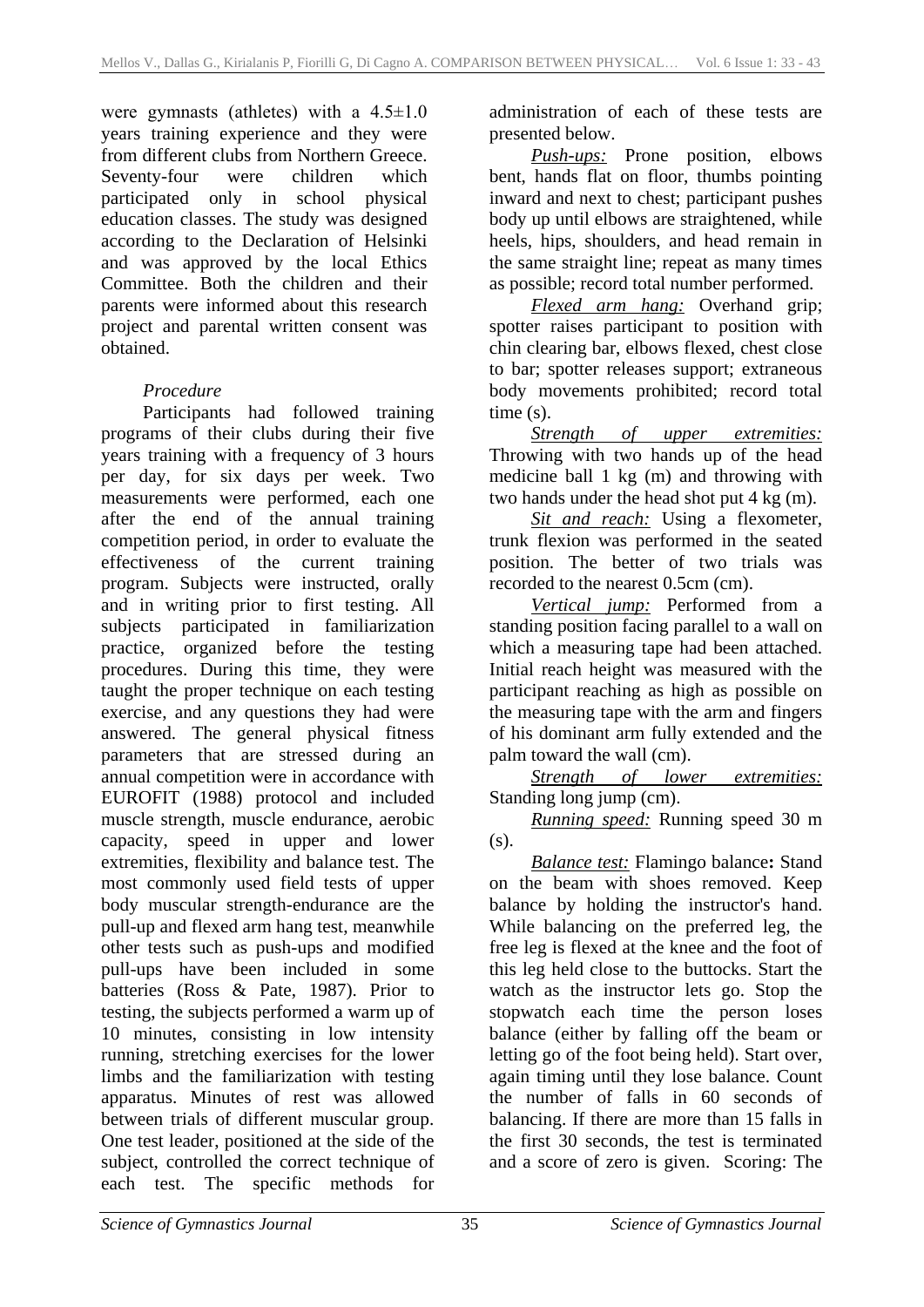total number of falls or loss of balance in 60 seconds is recorded.

#### *Statistical analysis*

All data were presented as mean and standard deviation in pre and post tests, for the gymnasts and control group. Preliminary analysis revealed that the within subjects effect of the two measurements repeated at the one-year interval is commensurable with the between subjects effect of adjacent years on the dependent variables. Also there was no significant interaction of the measurement with the age factor. This was corroborated by the equality of the means, as proven with the independent samples ttest, of the second measurement of 9-year old athletes and novices (i.e. when they became 10-year olds) with the first measurement of 10-year olds, and likewise of the second measurement of 10-year old athletes and novices (i.e. when they became 11-year olds) with the first measurement of 11-year olds.

The above results provide evidence for the validity of the measurements and allow for the application of simpler multifactor MANOVA models, where the only factors that have to be examined are the boys' athletic level and age together with their interaction. Furthermore the age groups that can be examined are increased to four, spanning from 9 to 12 years, since the second measurement of boys who were initially 11 years old when they are 12 years of age can be considered autonomously.

Boys were included in the model only once (either in their first or second measurement), through randomization, ensuring that the age subgroups, both for athletes and novices, remain roughly equal in size. For each dependent variable, the F-values with their degrees of freedom, the corresponding p-values and the effect sizes of each factor and interaction are reported through the corresponding eta-square values in their percentage form. These values roughly represent the proportion of variance in each variable attributed to the effects of each factor. The MANOVA models were followed by post-hoc pairwise comparisons with Bonferroni corrections of age groups within each athletic level and of athletic levels within each age group. The level of significance was set at the 0.05 level.

# **RESULTS**

Figure 1 shows the Mean values for the weight, height and BMI for athletes and non-athletes. The athletes had lower values than non-athletes in all three variables, at all ages.

The MANOVA procedure showed that in all the nine tests there was a significant level effect and a significant age effect (except in the push-ups test). In two tests there was also a significant Level X Age interaction (Flexed arm hang and running speed 30m) (table 1).



Figure 1. *Mean values for the weight, height and BMI for athletes (continuous line) and nonathletes (dotted line). Asterisks denote statistically significant differences between athletes and non-athletes at the 0.05 level. \*p<0.05*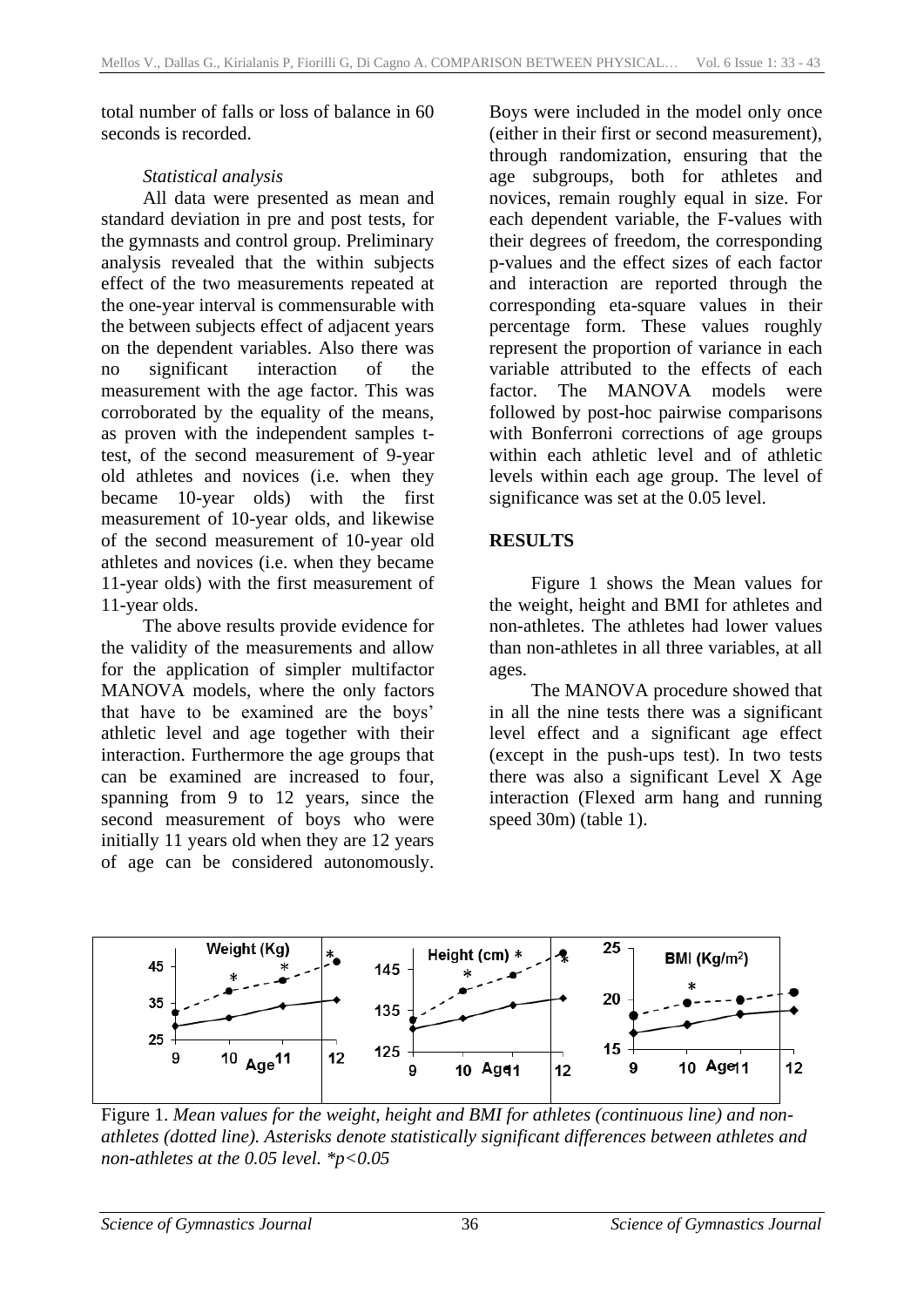| Table 1. F-values (degrees of freedom), p-values and effect size expressed through the eta-         |  |
|-----------------------------------------------------------------------------------------------------|--|
| square values in their percentage form of the effect of level, age and their interaction on each of |  |
| <i>the nine parameters.</i>                                                                         |  |

|                     | Level    |        |          | Age      |           |          | Level X  |           |          |
|---------------------|----------|--------|----------|----------|-----------|----------|----------|-----------|----------|
|                     |          |        |          |          |           |          | Age      |           |          |
|                     | F(1,123) | p      | $\eta^2$ | F(1,123) | p         | $\eta^2$ | F(1,123) | p         | $\eta^2$ |
| Flexed arm hang     | 379      | < 0.01 | 75.5%    | 7.2      | < 0.01    | 14.9%    | 3.7      | < 0.05    | 8.3%     |
| Balance test        | 25.7     | < 0.01 | 17.3%    | 5.0      | < 0.01    | 10.9%    | 1.2      | <b>NS</b> | 2.8%     |
| Standing long jump  | 81.7     | < 0.01 | 39.9%    | 11.2     | < 0.01    | 21.4%    | 0.7      | <b>NS</b> | 1.7%     |
| Vertical jump       | 39.5     | < 0.01 | 24.3%    | 7.9      | < 0.01    | 16.1%    | 0.9      | <b>NS</b> | 2.2%     |
| Throwing shot put 4 | 9.5      | < 0.01 | 7.1%     | 30.1     | < 0.01    | 42.4%    | 0.6      | <b>NS</b> | 1.3%     |
| Кg                  |          |        |          |          |           |          |          |           |          |
| Throwing medicine   | 31.3     | < 0.01 | 20.3%    | 16.6     | < 0.01    | 28.9%    | 2.2      | <b>NS</b> | 5.0%     |
| ball 1 Kg           |          |        |          |          |           |          |          |           |          |
| Push ups            | 923      | < 0.01 | 88.2%    | 2.3      | <b>NS</b> | 5.4%     | 1.4      | <b>NS</b> | 3.2%     |
| Sit and reach       | 385      | < 0.01 | 75.8%    | 3.1      | < 0.05    | 7.0%     | 1.8      | <b>NS</b> | 4.2%     |
| Running speed 30m   | 40.3     | < 0.01 | 28.6%    | 3.5      | < 0.05    | 7.9%     | 3.1      | NS        | 6.9%     |



Figure 2. *Mean values for the flexed arm hang and balance tests for athletes (continuous line) and non-athletes (dotted line). Asterisks denote statistically significant differences between athletes and non-athletes at the 0.05 level. \*p<0.05.*



Figure 3. *Mean values for standing long jump and vertical jump for athletes (continuous line) and non-athletes (dotted line). Asterisks denote statistically significant differences between athletes and non-athletes at the 0.05 level. \*p<0.05.*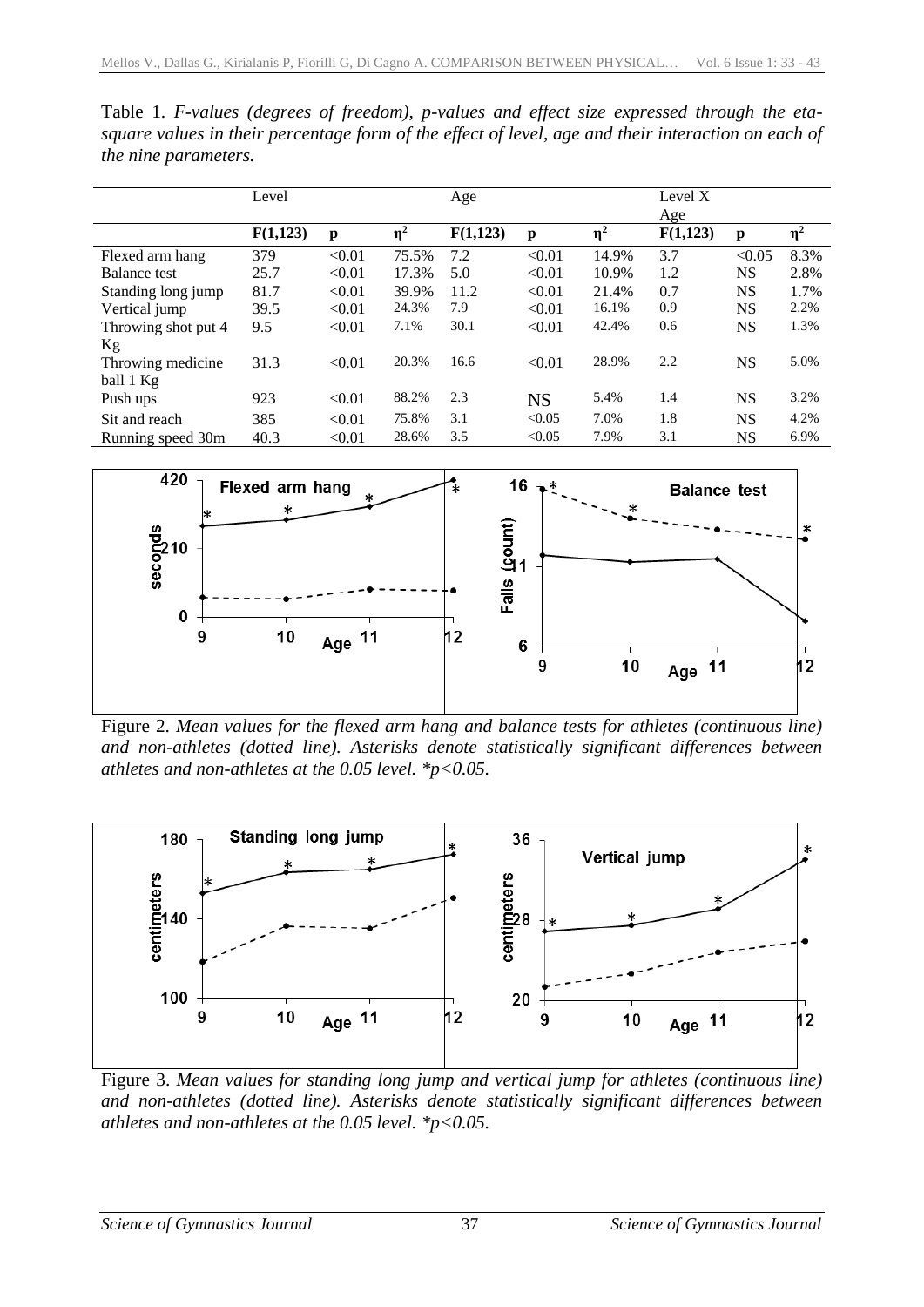

Figure 4. *Mean values for the throwing shot put 4 Kg and throwing medicine ball 1 Kg tests for athletes (continuous line) and non-athletes (dotted line). Asterisks denote statistically significant differences between athletes and non-athletes at the 0.05 level. \*p<0.05.*



Figure 5. *Mean values for the push-ups and sit and reach tests for athletes (continuous line) and non-athletes (dotted line). Asterisks denote statistically significant differences between athletes and non-athletes at the 0.05 level. \*p<0.05.*



Figure 6. *Mean values for the running speed tests for athletes (continuous line) and non-athletes (dotted line). Asterisks denote statistically significant differences between athletes and nonathletes at the 0.05 level. \*p<0.05.*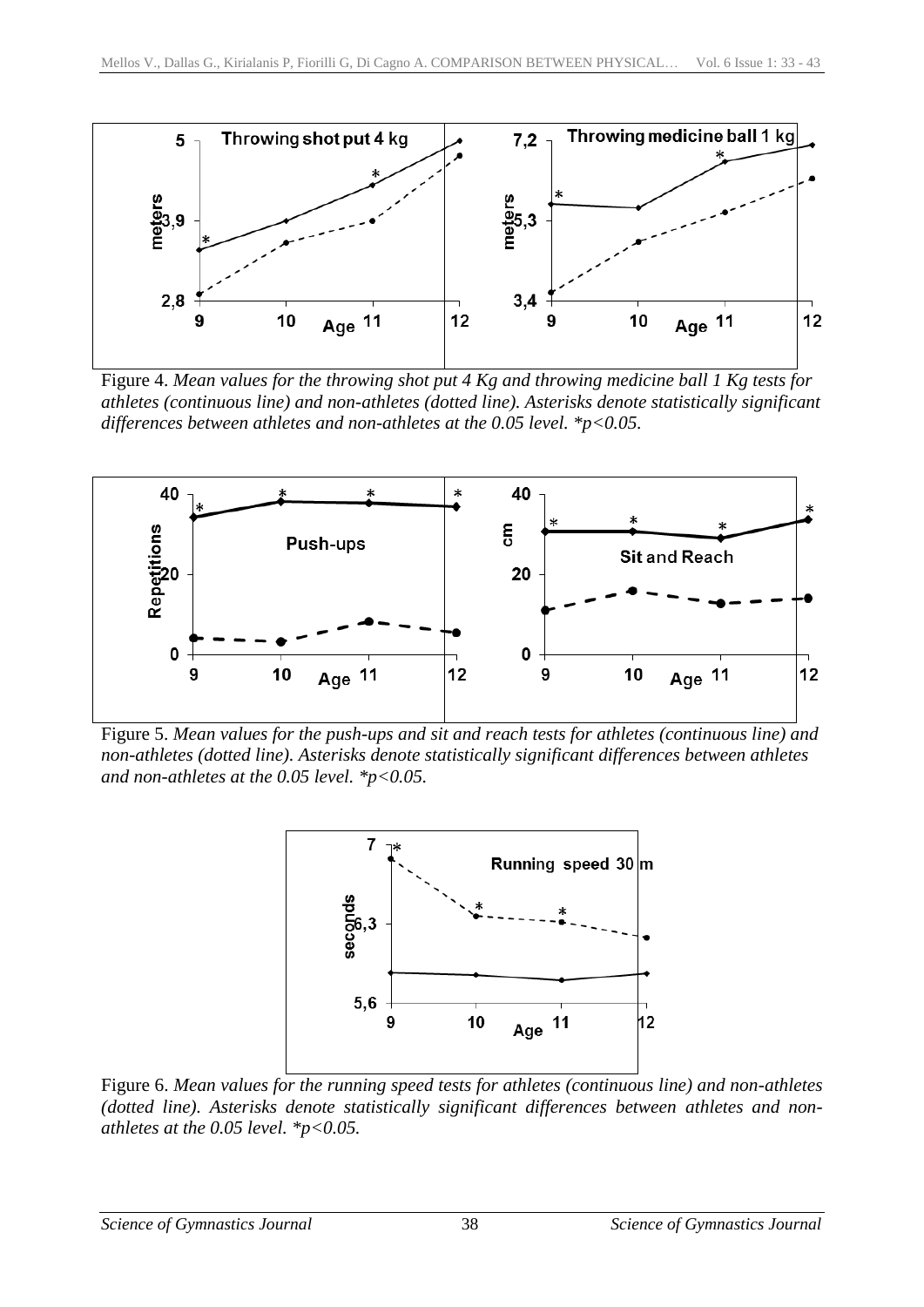As the corresponding effect size values showed, for three parameters (pushups (88.2%), sit and reach (75.8%) and flexed arm hang (75.5%) the athletic level is responsible for more than three quarters of their variability. The effect size of age becomes more important than the effect size of level for the two throwing tests (throwing shot put 4 Kg (42.2% vs. 7.1%) and throwing medicine ball 1 Kg (28.9% vs. 20.3%)).

The results of the post-hoc pairwise comparisons revealed that the nine tests could be grouped into five different types, depending on the nature of the effect of group (athletes vs. non-athletes), age and their interaction on performance.

The first type of tests have been characterized by a significant improvement of athlete performance, especially after the age of ten years, while non-athletes did not show any significant improvement and performed, at all ages, significantly worse than athletes. In this type belong two tests – flexed arm hang and balance test (figure 2).

The second type of tests has been characterized by a significant improvement of both groups, with the athletes always performing significantly better than nonathletes. In this type belong two tests – standing long jump and vertical jump (figure 3).

The third type of tests has been characterized by a significant improvement of both groups, with the non-athletes performing almost as well as the athletes at all ages. In this type belong two tests – throwing shot put 4 Kg and throwing medicine ball 1 Kg tests (figure 4).

The fourth type of tests has been characterized by significant differences between athletes and non-athletes at all ages, with the athletes performing significantly better than non-athletes. However, neither the athletes, nor the nonathletes displayed any improvement with age. In this type belong two tests – the pushups and sit and reach tests (figure 5).

In the fifth type belongs only one test – the running speed 30 m test. This test showed a significant improvement with age of non-athletes, while athletes remained stationary. As a result at the age of twelve, there were no significant differences between the two groups (figure 6).

# **DISCUSSION**

The main result of the study was that significant improvements of the athlete group in the arm strength test and balance test were found, while non-athletes did not show any improvement in these two tests, over the years from 9 to 12.

This result could be attributed to the daily training of gymnasts in general and to the special drills for muscle strengthening of the upper extremities. Moreover, artistic gymnastics promotes the improvement of the upper extremities, due to their predominant role in four of the six competition performances. Conversely nonathletes, especially in primary schools, take part in activities that are governed, as a rule, by the participation of the lower limbs (Alwis et al, 2008). Physiologically, the benefits of consistent strength training include an improvement in muscular strength, in tendon, bone, and ligament strength of the upper limbs also. For this reason it should be better to include the arm strength training for future health of nonathlete adolescents also (Harris & Eng, 2010).

Similarly the gymnasts had better balance performances than untrained adolescents, due to the technical training that could enhance postural control and balance (Vuillerme & Nougier, 2004). Balance constitutes a basic skill of performance in-gymnastics, since the athletes have to be "stabilized-immobilized" in the majority of the gymnastics exercises, during their landing from the apparatus, or indirectly executing specialized balance elements. Moreover balance requires achieving the most mechanically efficient position of the body, reducing the abnormal wearing of joint surfaces and reducing stress on the ligaments holding the joints of the spine together, becoming a useful skill for the daily life. In fact this training could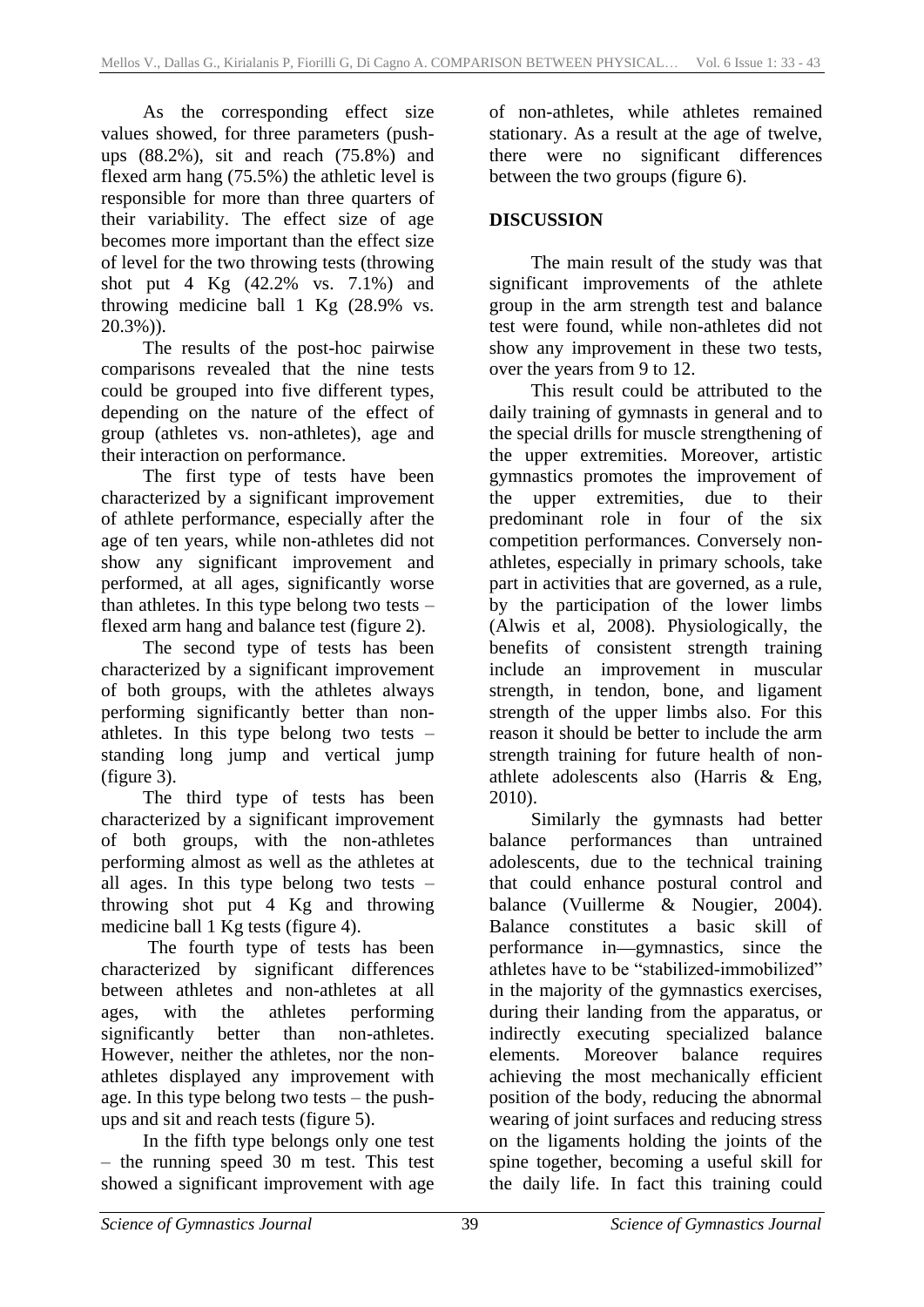prevent the low back from becoming fixed in abnormal positions, low back pain, and lessens fatigue because muscles are being used more efficiently, allowing the body to use less energy (Harringe et al, 2007). The significant difference between gymnasts and non-athletes of the present study can be explained by the fact that superior balance among athletes is the result of repetitive training experiences that influence motor responses (Tsigilis & Theodosiou, 2008). To our knowledge although gymnasts did not dedicate a great part of their training to improve balance ability, especially in these particular ages, it is evident that this ability is enhanced during training (Hoffman et al, 1995). This aspect verifies the finding of Ashton-Miller, Wojtys, Huston & Fry-Welch (2001)**,** which support that gymnasts often practice motionless balance skills on rings, so gymnasts may develop superior attention focus on cues that alter balance performance, such as small changes in joint position and acceleration (Bressel et al, 2007; Tsigilis & Theodosiou, 2008). This finding reinforces data of Balter and his colleagues (2004). The improvement in muscular strength, balance and flexibility can be achieved from gymnasts through gymnastics training during the annual training season. This ability to control the position and movement of the central portion of the body, referred as Core stability, assist in the maintenance of good posture and provide the foundation for all arm and leg movements. Also, good balance due to a good core stability can help maximize running performance and prevent injury, whereas, well-conditioned core muscles help to reduce the risk of injury resulting from bad posture. The ability to maintain good posture while running helps to protect the spine and skeletal structure from extreme ranges of movement and from the excessive or abnormal forces acting on the body.

A significant improvement of the standing long jump and vertical jump in both the athletes and non-athletes groups was found. In particular lower limb power is a decisive factor for a good performance in

the floor exercise and vault, and therefore it is exercised on a daily basis (Bosco & Komi, 1980). The significant difference in muscular strength of low extremities between gymnasts and non athletes, verified previous data who examined knee extensors strength (Bassa et al, 2002; Maffulli et al, 2004). In Vertical jump height, as Squat jump and Counter Movement Jump, which are expression of explosive muscle strength of lower limbs (Bosco et al, 2002), the gymnast mean value was the same value (28cm) to that published by Bencke, et al (2002). Non-athletes improved leg strength in their daily motor activity and leisure time, consisting and in running and jumping, even if the intensity of these exercises cannot match the corresponding of athletes (Sheerin et al, 2012).

The levels of the non-athlete group are very near the levels of the athletes in the two throwing tests. This result can be attributed to the fact that throwing is not a gymnast specific skill and not related to movements executed in their training programs. Further, the importance of upper arm strength is related to specialized gymnastics elements (Sands, 1994; Watanabe, 1997). Conversely in nonathletes these movements are executed in several school sport activities (e.g. volleyball, basketball) as well as in many activities during their leisure.

Push-ups constitute a basic exercise in strength training, even though the specific exercise has no great affinity with the specific tasks required in artistic gymnastics (Watanabe, 1997). No strengthening in the school curriculum of non- athletes was included, and they had a very low performance levels in this task.

Better results were found in gymnast sit and reach task, than non-athletes, who are not engage in any stretching exercises. The gymnasts stretched the knee flexors and low back extensors at the beginning and high flexibility levels have been maintained up to their twelfth year. Further, flexibility is an important component of fitness, which means that sport as artistic gymnastics rely heavily on the gymnast's ability to achieve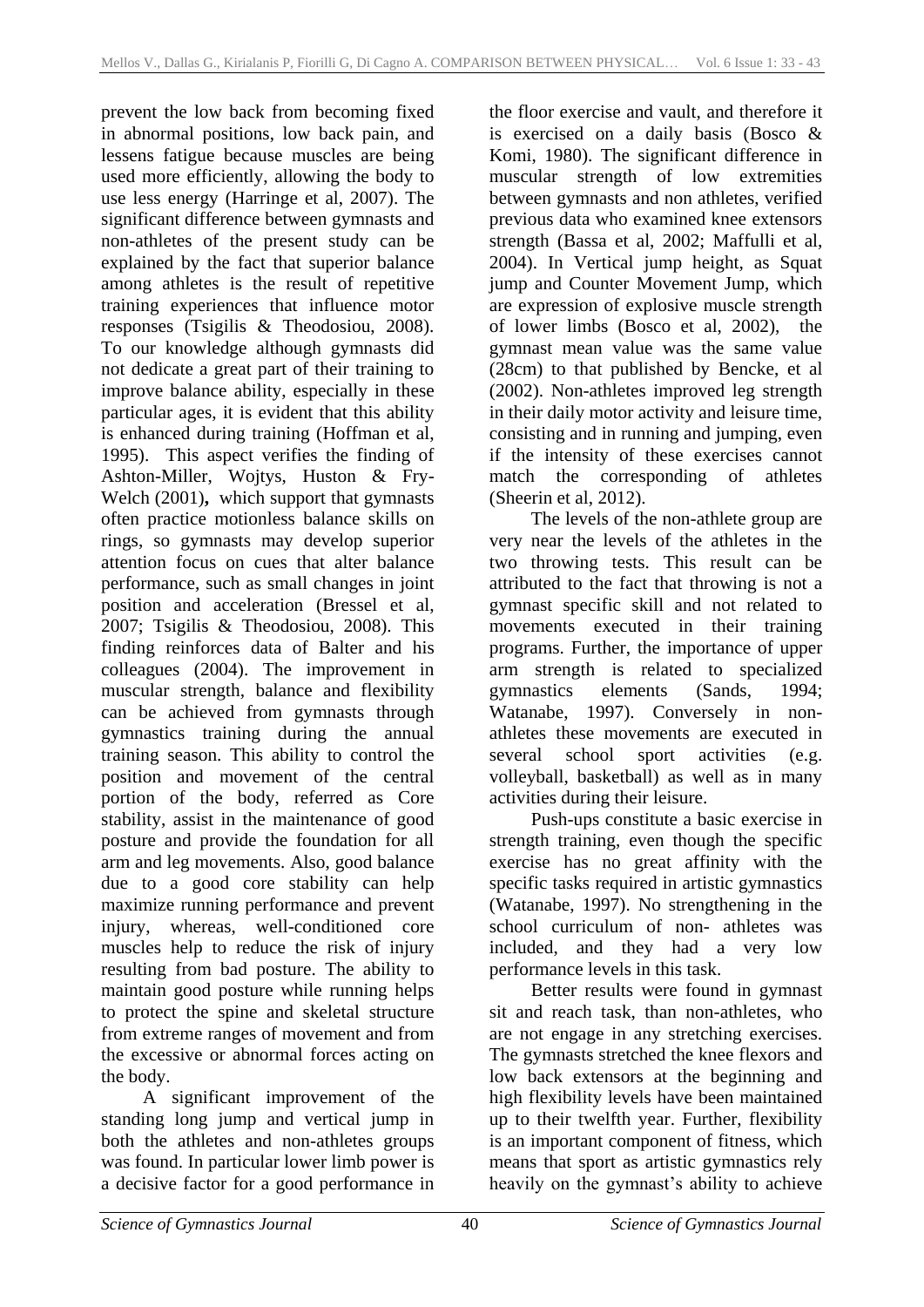great range of limb position. Flexibility has an important role in sport performance and generally in health. It is well known that a safe and effective flexibility training program increases physical performance, which means that a flexible joint greatly decreases risk of injury and improves muscular balance and posture (Gleim & McHugh, 1997).

Similar results between the two groups were found in running exercises, either in their pure forms (sprints, relay races etc) or trained in team sports (basketball, football etc). Running constitutes the basic form of exercise for practically all non-athletes (Gorely et al, 2009). Therefore it is not surprising that non-athletes displayed a significant improvement in the specific years in the specific task. This improvement was similar to the athletes' level because they did not usually train for sprints up to 20 meters.

# **CONCLUSION**

The status and improvement of physical conditioning in pre-adolescence is significantly related to the kind and duration of exercise, as in previous studies was highlighted (Debu & Woolacott, 1998; Gleim & McHugh, 1997; Bencke et al, 2002; Faigenbaum et al, 2009; Faigenbaum, 2000; Poiss et al, 2004). Moreover the present results are in accordance with previous findings (Pfeiffer & Francis, 1986; Haywood et al, 1986; Blimkie, 1993; Servedio et al, 1985), which stated that systematic sport specific training has a positive effect on muscular strength, balance and flexibility, in pre-pubertal children. Additionally, improvement of flexibility and balance plays an important role in the achievement of the technical aspects in artistic gymnastics and must improve through training procedure. The novelty of this study was significant differences were found in arm strength and balance and flexibility tests, between groups. Balance, as result of postural control, during standing and walking and of the ability to recover a stable posture rapidly is important not only

in sport but also in everyday life (Gautier & Thouvarecq, 2008). These findings highlighted that the scholastic motor activity curriculum should be implemented with arm strength conditioning, balance and flexibility programs. Certain limitations do not allow generalization of the present findings without caution. The research team was unaware of the physical activities after school involved for the members of both groups. No intermediate measures of physical conditioning were conducted and no reliability indexes were reported therefore.

# **REFERENCES**

Alwis, G., Linden, C., Stenevi-Lundgren, S., et al. (2008). A one-year exercise intervention program in prepubertal girls does not influence hip structure. BMC *Musculoskeletal Disorders*, 9, 1-9.

Ashton-Miller, J.A., Wojtys, E.M., Huston, L.J., Fry-Welch, D. (2001). Can proprioception really be improved by exercises? *Knee Surgery Sports Traumatology Arthroscopy,* 9,128-136.

Balter, S.G.T., Stikroos, R.J., Akkermans, E., et al. (2004). Habituation to galvanic vestibular stimulation for analysis of postural control abilities in gymnasts. *Neuroscience Letter,* 366, 71-75.

Bassa, H., Michailidis, H., Kotzamanidis, Ch., et al. (2002). Concentric and eccentric isokinetic knee torque in prepubescent male gymnasts. *Journal of Human Movement Studies,* 42, 213-227.

Bencke, J., Damsgaard, R., Saekmose, A., et al. (2002). Anaerobic power and muscle strength characteristics of 11 years old elite and non-elite boys and girls from gymnastics, team handball, tennis and swimming*. Scandinavian Journal of Medicine in Sport Science,* 1, 171-178.

Blimkie, C.J.R. (1993). Resistance training during preadolescence. *Sports Med*icine, 15, 389-407.

Bosco, C., Komi, V. (1980). Influence of aging on the mechanical behavior of leg extensor muscles. *European Journal of*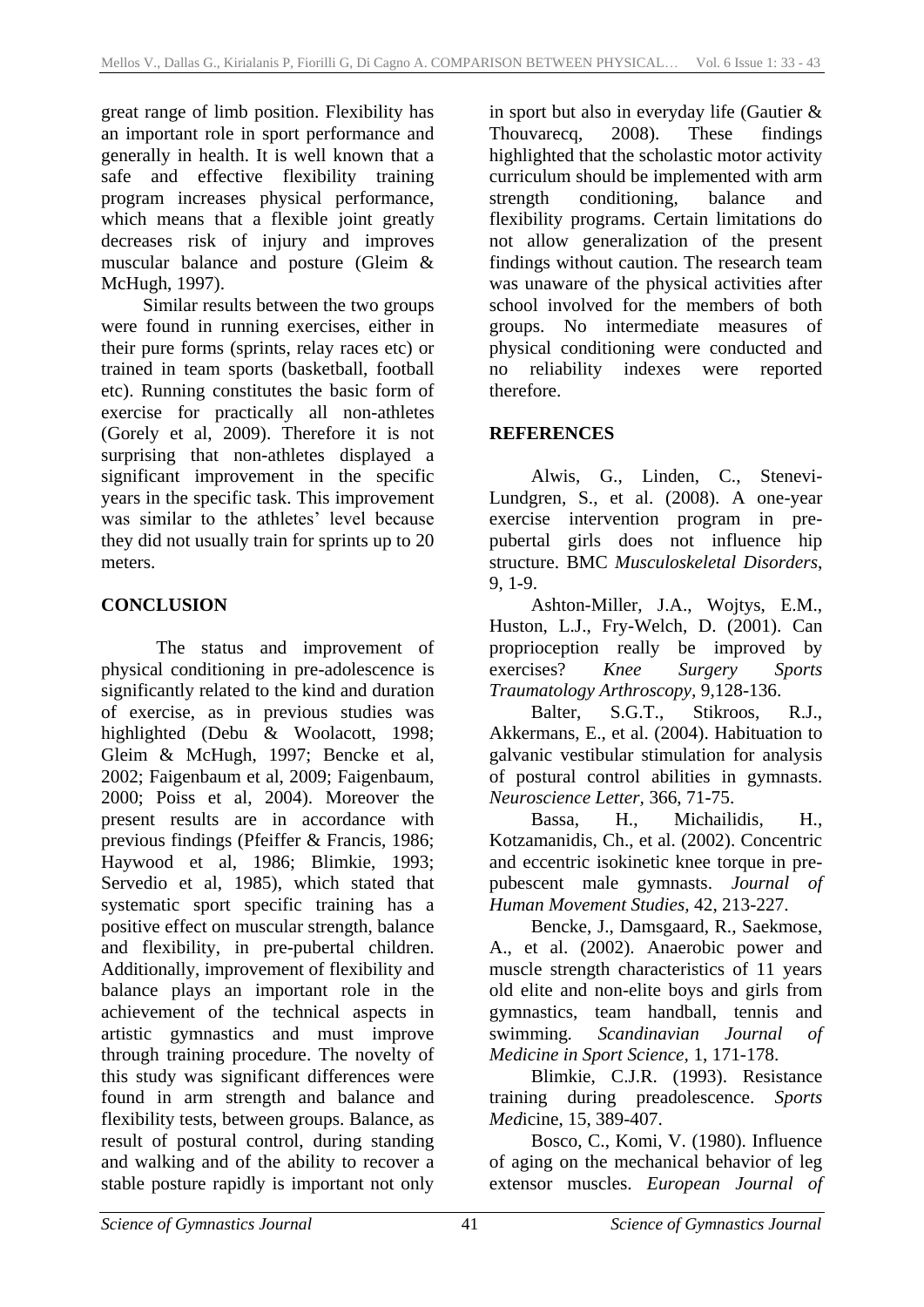*Applied Physiology Occupation,* 45, 209- 129.

Bosco, C., Tsarpel, O., Foti, C., et al. (2002). Mechanical behaviour of leg extensor muscles in male and female sprinters. *Biology of Sport,* 19, 189-202.

Bressel, E., Yonker, J.C., Kras, J., et al. (2007). Comparison of static and dynamic balance in female collegiate soccer, basketball, and gymnastics athletes. *Journal of Athletic Training,* 42, 42-46.

Debu, B., Woolacott, M. (1998). Effects of gymnastics training on postural responses to stance perturbations. *Journal of Motor Behavior,* 20, 273-300.

EUROFIT (1988). *European Test of Physical Fitness.* Rome: Council of Europe, Committee for the Development of Sport 1988.

Faigenbaum, A.D., Milliken, L.A., Westcott, W.L. (2003). Maximal strength testing in healthy children. *Journal of Strength and Conditioning Research,* 17, 162-166.

Faigenbaum, A.D., Kraemer, W.J., Blimkie, C.J.R. et al. (2009). Youth resistance training: updated position statement paper from the National Strength and Conditioning Association. *Journal of Strength and Conditioning Research,* 23, S60-S79.

[Faigenbaum, A.D.](http://www.ncbi.nlm.nih.gov/sites/entrez?Db=pubmed&Cmd=Search&Term=%22Faigenbaum%20AD%22%5BAuthor%5D&itool=EntrezSystem2.PEntrez.Pubmed.Pubmed_ResultsPanel.Pubmed_DiscoveryPanel.Pubmed_RVAbstractPlus) (2000). Strength training for children and adolescents. *[Clinical Sports Medi](javascript:AL_get(this,%20)cine,* 19, 593-619.

Gautier, G., Thouvarecq, R., Larue, J. (2008). Influence of experience on postural control: effect of expertise in gymnastics. *Journal of Motor Behavior,* 40, 400-408.

Gleim, G.W., McHugh, M.P. (1997). Flexibility and its effects on sport injury and performance. *Sports Medicine,* 24, 289-299.

Gorely, T., Nevill, M.E., Morris, J.G., et al. (2009). Effect of a school-based intervention to promote healthy lifestyles in 7-11 year old children. *International Journal of Behavioral Nutrition and Physical Activity,* 6: Available from: http://www.ncbi.nlm.nih.gov/pmc/article[s10](http://dx.doi.org/10.1186%2F1479-5868-6-5) [.1186/1479-5868-6-5.](http://dx.doi.org/10.1186%2F1479-5868-6-5)

Hamill, B. (1994). Relative Safety of Weightlifting and Weight Training. *Journal*  *of Strength and Conditioning Research,* 8: 53-57.

[Harringe, M.L.](http://www.ncbi.nlm.nih.gov/pubmed?term=Harringe%20ML%5BAuthor%5D&cauthor=true&cauthor_uid=17594077), [Nordgren, J.S.](http://www.ncbi.nlm.nih.gov/pubmed?term=Nordgren%20JS%5BAuthor%5D&cauthor=true&cauthor_uid=17594077), [Arvidsson, I.](http://www.ncbi.nlm.nih.gov/pubmed?term=Arvidsson%20I%5BAuthor%5D&cauthor=true&cauthor_uid=17594077), et al. (2007). Low back pain in young female gymnasts and the effect of specific segmental muscle control exercises of the lumbar spine: a prospective controlled intervention study. *Knee Surgery Sports Traumatology Arthroscopy,* 5,1264-1271.

Harris, E.J., Eng, J.J. (2010). Strength Training Improves Upper-Limb Function in Individuals With Stroke: A Meta-Analysis. *Stroke,* 41(1),136-140.

Haywood, K., Clark, B., Mayhew, J. (1986). Differential effects of age-group gymnastics and swimming on body composition, strength and flexibility. *Journal of Sports Med*icine, 26, 416-420.

Hoffman, L., Marteniuk, R.G., Girouad, Y., et al. (1995). On the type of information used to control and learn an aiming movement after moderate and extensive training. *Human Movement Sci*ence, 6, 181-99.

Maffulli, N., King, J., Helms, P. (2004). Training on elite young athletes (the training of young athletes (TOYA) study): injuries, flexibility and isometric strength. *British Journal of Sport Medicine,* 28, 123- 136.

McNitt-Gray, J, L. (1991). Kinematics and impulse characteristics of drop landings from three heights. *International Journal of Sport Biomechanics,* 7, 201-224.

Meyer, G.D., Wall, E.J. (2006). Resistance training in the youth athlete. *Operative Techniques in Sports Medicine,*  14, 218-230.

Pfeiffer, R.D., Francis, R.S. (1986). Effects of strength training on muscle development in prepubescent, pubescent, and postpubescent males. *The Physician and Sport Medicine,* 14,134-143.

Poiss, C.C., Sullivan, P.A., [Paup,](http://www.ncbi.nlm.nih.gov/sites/entrez?Db=pubmed&Cmd=Search&Term=%22Paup%20DC%22%5BAuthor%5D&itool=EntrezSystem2.PEntrez.Pubmed.Pubmed_ResultsPanel.Pubmed_DiscoveryPanel.Pubmed_RVAbstractPlus)  [D.C.](http://www.ncbi.nlm.nih.gov/sites/entrez?Db=pubmed&Cmd=Search&Term=%22Paup%20DC%22%5BAuthor%5D&itool=EntrezSystem2.PEntrez.Pubmed.Pubmed_ResultsPanel.Pubmed_DiscoveryPanel.Pubmed_RVAbstractPlus), [et](http://www.ncbi.nlm.nih.gov/sites/entrez?Db=pubmed&Cmd=Search&Term=%22Westerman%20BJ%22%5BAuthor%5D&itool=EntrezSystem2.PEntrez.Pubmed.Pubmed_ResultsPanel.Pubmed_DiscoveryPanel.Pubmed_RVAbstractPlus) al. (2004). Perceived importance of weight training to selected NCAA Division III men and women student-athletes. *Journal of Strength and Conditioning Research,* 18 (1),108-114.

Ramsay, J.A., Blimkie, C.J.R., Smith, K., Garner, S., MacDougall, J.D., Sale, D.G.